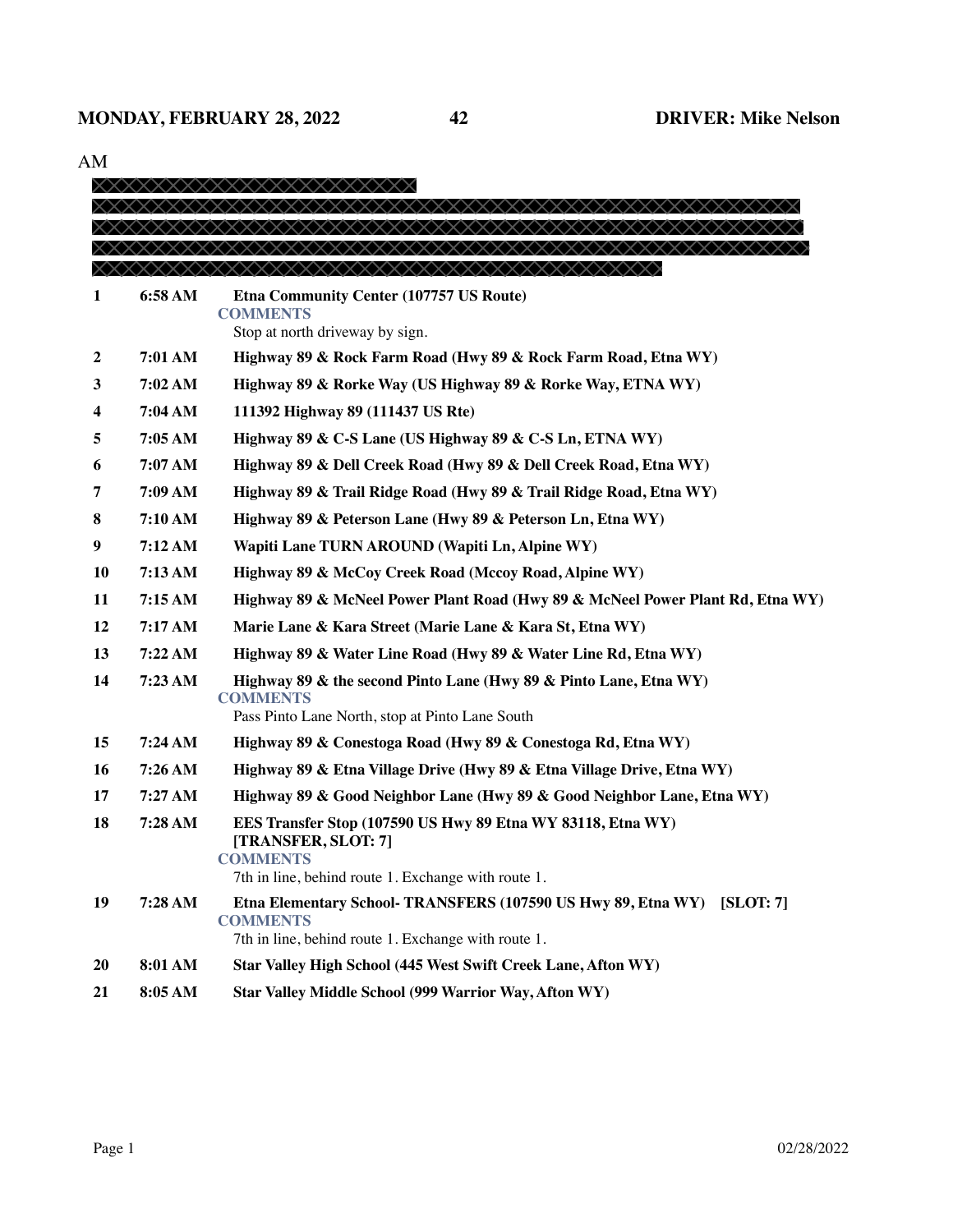PM Elementary

| x x x x x x x x x x x x x x x x<br>x x x x x x x x x x x x x x x x<br>XXXXXXXXXXXXXXXXXXXXXXXXXXXXXXXXXXXX<br>$2:25$ PM<br>Thayne Elementary (304 Myers Street, Thayne WY) [SLOT: 2]<br>1<br><b>COMMENTS</b><br>2nd in line behind route 6<br>2:50 PM<br>Etna Elementary Second School Pick-up (107590 US Hwy 89, Etna WY)<br>2<br>2:55 PM<br>3<br>Etna Community Center (107757 US Route)<br><b>COMMENTS</b><br>Stop at north driveway by the sign.<br>2:57 PM<br>Highway 89 & Rock Farm Road (Hwy 89 & Rock Farm Road, Etna WY)<br>4<br>2:58 PM<br>Highway 89 & Rorke Way (US Highway 89 & Rorke Way, ETNA WY)<br>5<br>2:59 PM<br>Highway 89 & Sanderson Lane (US Highway 89 & Sanderson Lane, ETNA WY)<br>6<br><b>COMMENTS</b><br>Stop only if parent is waiting.<br>3:01 PM<br>111392 Highway 89 (111437 US Rte)<br>7<br>3:02 PM<br>Highway 89 & C-S Lane (US Highway 89 & C-S Ln, ETNA WY)<br>8<br>3:03 PM<br>9<br>Highway 89 & Dell Creek Road (Hwy 89 & Dell Creek Road, Etna WY)<br><b>10</b><br>3:05 PM<br>Highway 89 & Trail Ridge Road (Hwy 89 & Trail Ridge Road, Etna WY)<br>11<br>3:06 PM<br>Highway 89 & Peterson Lane (Hwy 89 & Peterson Ln, Etna WY)<br>12<br>3:08 PM<br>Wapiti Lane TURN AROUND (Wapiti Ln, Alpine WY)<br>13<br>3:10 PM<br>Highway 89 & McCoy Creek Road (Mccoy Road, Alpine WY)<br>14<br>3:11 PM<br>Highway 89 & McNeel Power Plant Road (Hwy 89 & McNeel Power Plant Rd, Etna WY)<br>15<br>3:13 PM<br>Marie Lane & Kara Street (Marie Lane & Kara St, Etna WY)<br>16<br>3:19 PM<br>Highway 89 & the second Pinto Lane (Hwy 89 & Pinto Lane, Etna WY)<br>3:20 PM<br>Highway 89 & Conestoga Road (Hwy 89 & Conestoga Rd, Etna WY)<br>17<br>Highway 89 & Etna Village Drive (Hwy 89 & Etna Village Drive, Etna WY)<br>18<br>3:22 PM<br>19<br>3:23 PM<br>Highway 89 & Good Neighbor Lane (Hwy 89 & Good Neighbor Lane, Etna WY)<br><b>COMMENTS</b><br>Pick up night school student, take to HS to catch rt 20<br>20<br>3:30 PM<br>Swift Creek High School (175 E. 4th Ave., Afton WY)<br>21<br>3:40 PM<br>Star Valley High School (445 West Swift Creek Lane, Afton WY)<br>[SLOT: 3] | XXXXXXXXXXXXXXXXXXXXX |  |                 |  |  |
|----------------------------------------------------------------------------------------------------------------------------------------------------------------------------------------------------------------------------------------------------------------------------------------------------------------------------------------------------------------------------------------------------------------------------------------------------------------------------------------------------------------------------------------------------------------------------------------------------------------------------------------------------------------------------------------------------------------------------------------------------------------------------------------------------------------------------------------------------------------------------------------------------------------------------------------------------------------------------------------------------------------------------------------------------------------------------------------------------------------------------------------------------------------------------------------------------------------------------------------------------------------------------------------------------------------------------------------------------------------------------------------------------------------------------------------------------------------------------------------------------------------------------------------------------------------------------------------------------------------------------------------------------------------------------------------------------------------------------------------------------------------------------------------------------------------------------------------------------------------------------------------------------------------------------------------------------------------------------------------------------------------------------------------------------------------------------------------------------------------------|-----------------------|--|-----------------|--|--|
|                                                                                                                                                                                                                                                                                                                                                                                                                                                                                                                                                                                                                                                                                                                                                                                                                                                                                                                                                                                                                                                                                                                                                                                                                                                                                                                                                                                                                                                                                                                                                                                                                                                                                                                                                                                                                                                                                                                                                                                                                                                                                                                      |                       |  |                 |  |  |
|                                                                                                                                                                                                                                                                                                                                                                                                                                                                                                                                                                                                                                                                                                                                                                                                                                                                                                                                                                                                                                                                                                                                                                                                                                                                                                                                                                                                                                                                                                                                                                                                                                                                                                                                                                                                                                                                                                                                                                                                                                                                                                                      |                       |  |                 |  |  |
|                                                                                                                                                                                                                                                                                                                                                                                                                                                                                                                                                                                                                                                                                                                                                                                                                                                                                                                                                                                                                                                                                                                                                                                                                                                                                                                                                                                                                                                                                                                                                                                                                                                                                                                                                                                                                                                                                                                                                                                                                                                                                                                      |                       |  |                 |  |  |
|                                                                                                                                                                                                                                                                                                                                                                                                                                                                                                                                                                                                                                                                                                                                                                                                                                                                                                                                                                                                                                                                                                                                                                                                                                                                                                                                                                                                                                                                                                                                                                                                                                                                                                                                                                                                                                                                                                                                                                                                                                                                                                                      |                       |  |                 |  |  |
|                                                                                                                                                                                                                                                                                                                                                                                                                                                                                                                                                                                                                                                                                                                                                                                                                                                                                                                                                                                                                                                                                                                                                                                                                                                                                                                                                                                                                                                                                                                                                                                                                                                                                                                                                                                                                                                                                                                                                                                                                                                                                                                      |                       |  |                 |  |  |
|                                                                                                                                                                                                                                                                                                                                                                                                                                                                                                                                                                                                                                                                                                                                                                                                                                                                                                                                                                                                                                                                                                                                                                                                                                                                                                                                                                                                                                                                                                                                                                                                                                                                                                                                                                                                                                                                                                                                                                                                                                                                                                                      |                       |  |                 |  |  |
|                                                                                                                                                                                                                                                                                                                                                                                                                                                                                                                                                                                                                                                                                                                                                                                                                                                                                                                                                                                                                                                                                                                                                                                                                                                                                                                                                                                                                                                                                                                                                                                                                                                                                                                                                                                                                                                                                                                                                                                                                                                                                                                      |                       |  |                 |  |  |
|                                                                                                                                                                                                                                                                                                                                                                                                                                                                                                                                                                                                                                                                                                                                                                                                                                                                                                                                                                                                                                                                                                                                                                                                                                                                                                                                                                                                                                                                                                                                                                                                                                                                                                                                                                                                                                                                                                                                                                                                                                                                                                                      |                       |  |                 |  |  |
|                                                                                                                                                                                                                                                                                                                                                                                                                                                                                                                                                                                                                                                                                                                                                                                                                                                                                                                                                                                                                                                                                                                                                                                                                                                                                                                                                                                                                                                                                                                                                                                                                                                                                                                                                                                                                                                                                                                                                                                                                                                                                                                      |                       |  |                 |  |  |
|                                                                                                                                                                                                                                                                                                                                                                                                                                                                                                                                                                                                                                                                                                                                                                                                                                                                                                                                                                                                                                                                                                                                                                                                                                                                                                                                                                                                                                                                                                                                                                                                                                                                                                                                                                                                                                                                                                                                                                                                                                                                                                                      |                       |  |                 |  |  |
|                                                                                                                                                                                                                                                                                                                                                                                                                                                                                                                                                                                                                                                                                                                                                                                                                                                                                                                                                                                                                                                                                                                                                                                                                                                                                                                                                                                                                                                                                                                                                                                                                                                                                                                                                                                                                                                                                                                                                                                                                                                                                                                      |                       |  |                 |  |  |
|                                                                                                                                                                                                                                                                                                                                                                                                                                                                                                                                                                                                                                                                                                                                                                                                                                                                                                                                                                                                                                                                                                                                                                                                                                                                                                                                                                                                                                                                                                                                                                                                                                                                                                                                                                                                                                                                                                                                                                                                                                                                                                                      |                       |  |                 |  |  |
|                                                                                                                                                                                                                                                                                                                                                                                                                                                                                                                                                                                                                                                                                                                                                                                                                                                                                                                                                                                                                                                                                                                                                                                                                                                                                                                                                                                                                                                                                                                                                                                                                                                                                                                                                                                                                                                                                                                                                                                                                                                                                                                      |                       |  |                 |  |  |
|                                                                                                                                                                                                                                                                                                                                                                                                                                                                                                                                                                                                                                                                                                                                                                                                                                                                                                                                                                                                                                                                                                                                                                                                                                                                                                                                                                                                                                                                                                                                                                                                                                                                                                                                                                                                                                                                                                                                                                                                                                                                                                                      |                       |  |                 |  |  |
|                                                                                                                                                                                                                                                                                                                                                                                                                                                                                                                                                                                                                                                                                                                                                                                                                                                                                                                                                                                                                                                                                                                                                                                                                                                                                                                                                                                                                                                                                                                                                                                                                                                                                                                                                                                                                                                                                                                                                                                                                                                                                                                      |                       |  |                 |  |  |
|                                                                                                                                                                                                                                                                                                                                                                                                                                                                                                                                                                                                                                                                                                                                                                                                                                                                                                                                                                                                                                                                                                                                                                                                                                                                                                                                                                                                                                                                                                                                                                                                                                                                                                                                                                                                                                                                                                                                                                                                                                                                                                                      |                       |  |                 |  |  |
|                                                                                                                                                                                                                                                                                                                                                                                                                                                                                                                                                                                                                                                                                                                                                                                                                                                                                                                                                                                                                                                                                                                                                                                                                                                                                                                                                                                                                                                                                                                                                                                                                                                                                                                                                                                                                                                                                                                                                                                                                                                                                                                      |                       |  |                 |  |  |
|                                                                                                                                                                                                                                                                                                                                                                                                                                                                                                                                                                                                                                                                                                                                                                                                                                                                                                                                                                                                                                                                                                                                                                                                                                                                                                                                                                                                                                                                                                                                                                                                                                                                                                                                                                                                                                                                                                                                                                                                                                                                                                                      |                       |  |                 |  |  |
|                                                                                                                                                                                                                                                                                                                                                                                                                                                                                                                                                                                                                                                                                                                                                                                                                                                                                                                                                                                                                                                                                                                                                                                                                                                                                                                                                                                                                                                                                                                                                                                                                                                                                                                                                                                                                                                                                                                                                                                                                                                                                                                      |                       |  |                 |  |  |
|                                                                                                                                                                                                                                                                                                                                                                                                                                                                                                                                                                                                                                                                                                                                                                                                                                                                                                                                                                                                                                                                                                                                                                                                                                                                                                                                                                                                                                                                                                                                                                                                                                                                                                                                                                                                                                                                                                                                                                                                                                                                                                                      |                       |  |                 |  |  |
|                                                                                                                                                                                                                                                                                                                                                                                                                                                                                                                                                                                                                                                                                                                                                                                                                                                                                                                                                                                                                                                                                                                                                                                                                                                                                                                                                                                                                                                                                                                                                                                                                                                                                                                                                                                                                                                                                                                                                                                                                                                                                                                      |                       |  |                 |  |  |
|                                                                                                                                                                                                                                                                                                                                                                                                                                                                                                                                                                                                                                                                                                                                                                                                                                                                                                                                                                                                                                                                                                                                                                                                                                                                                                                                                                                                                                                                                                                                                                                                                                                                                                                                                                                                                                                                                                                                                                                                                                                                                                                      |                       |  |                 |  |  |
|                                                                                                                                                                                                                                                                                                                                                                                                                                                                                                                                                                                                                                                                                                                                                                                                                                                                                                                                                                                                                                                                                                                                                                                                                                                                                                                                                                                                                                                                                                                                                                                                                                                                                                                                                                                                                                                                                                                                                                                                                                                                                                                      |                       |  |                 |  |  |
|                                                                                                                                                                                                                                                                                                                                                                                                                                                                                                                                                                                                                                                                                                                                                                                                                                                                                                                                                                                                                                                                                                                                                                                                                                                                                                                                                                                                                                                                                                                                                                                                                                                                                                                                                                                                                                                                                                                                                                                                                                                                                                                      |                       |  |                 |  |  |
|                                                                                                                                                                                                                                                                                                                                                                                                                                                                                                                                                                                                                                                                                                                                                                                                                                                                                                                                                                                                                                                                                                                                                                                                                                                                                                                                                                                                                                                                                                                                                                                                                                                                                                                                                                                                                                                                                                                                                                                                                                                                                                                      |                       |  |                 |  |  |
|                                                                                                                                                                                                                                                                                                                                                                                                                                                                                                                                                                                                                                                                                                                                                                                                                                                                                                                                                                                                                                                                                                                                                                                                                                                                                                                                                                                                                                                                                                                                                                                                                                                                                                                                                                                                                                                                                                                                                                                                                                                                                                                      |                       |  |                 |  |  |
|                                                                                                                                                                                                                                                                                                                                                                                                                                                                                                                                                                                                                                                                                                                                                                                                                                                                                                                                                                                                                                                                                                                                                                                                                                                                                                                                                                                                                                                                                                                                                                                                                                                                                                                                                                                                                                                                                                                                                                                                                                                                                                                      |                       |  |                 |  |  |
|                                                                                                                                                                                                                                                                                                                                                                                                                                                                                                                                                                                                                                                                                                                                                                                                                                                                                                                                                                                                                                                                                                                                                                                                                                                                                                                                                                                                                                                                                                                                                                                                                                                                                                                                                                                                                                                                                                                                                                                                                                                                                                                      |                       |  |                 |  |  |
|                                                                                                                                                                                                                                                                                                                                                                                                                                                                                                                                                                                                                                                                                                                                                                                                                                                                                                                                                                                                                                                                                                                                                                                                                                                                                                                                                                                                                                                                                                                                                                                                                                                                                                                                                                                                                                                                                                                                                                                                                                                                                                                      |                       |  |                 |  |  |
| Slot $#3$ , left of route 6, right of small buses                                                                                                                                                                                                                                                                                                                                                                                                                                                                                                                                                                                                                                                                                                                                                                                                                                                                                                                                                                                                                                                                                                                                                                                                                                                                                                                                                                                                                                                                                                                                                                                                                                                                                                                                                                                                                                                                                                                                                                                                                                                                    |                       |  | <b>COMMENTS</b> |  |  |
| 22<br>4:35 PM<br>EES Transfer Stop (107590 US Hwy 89 Etna WY 83118, Etna WY) [TRANSFER]                                                                                                                                                                                                                                                                                                                                                                                                                                                                                                                                                                                                                                                                                                                                                                                                                                                                                                                                                                                                                                                                                                                                                                                                                                                                                                                                                                                                                                                                                                                                                                                                                                                                                                                                                                                                                                                                                                                                                                                                                              |                       |  |                 |  |  |
| <b>COMMENTS</b><br>Pull into bus circle next to parked buses to transfer MS/HS students.                                                                                                                                                                                                                                                                                                                                                                                                                                                                                                                                                                                                                                                                                                                                                                                                                                                                                                                                                                                                                                                                                                                                                                                                                                                                                                                                                                                                                                                                                                                                                                                                                                                                                                                                                                                                                                                                                                                                                                                                                             |                       |  |                 |  |  |
| 23<br>3:55 PM<br>Highway 89 & C-S Lane (US Highway 89 & C-S Ln, ETNA WY)                                                                                                                                                                                                                                                                                                                                                                                                                                                                                                                                                                                                                                                                                                                                                                                                                                                                                                                                                                                                                                                                                                                                                                                                                                                                                                                                                                                                                                                                                                                                                                                                                                                                                                                                                                                                                                                                                                                                                                                                                                             |                       |  |                 |  |  |